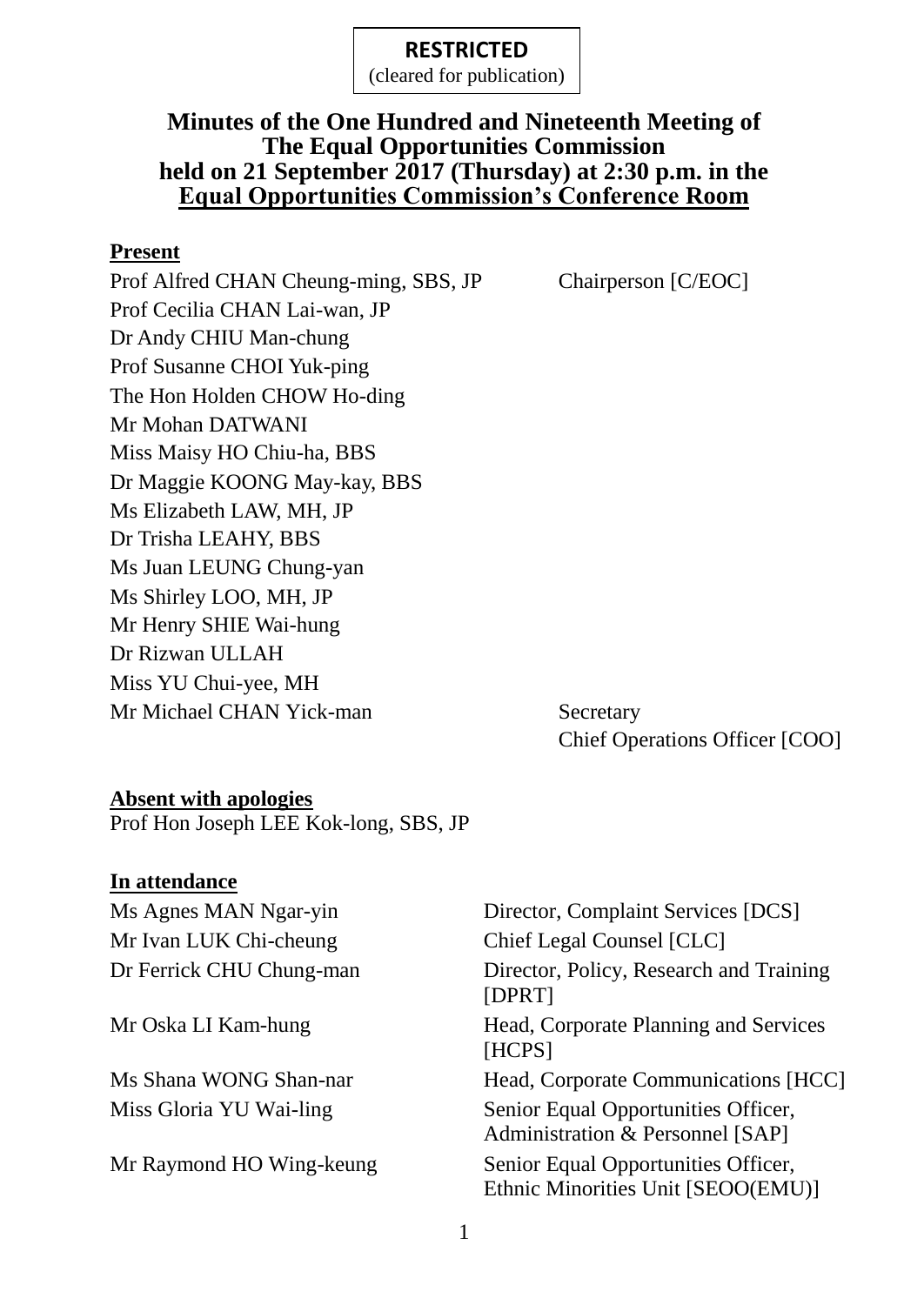(cleared for publication)

Ms Hollis LING Yin-har Equal Opportunities Officer, Administration & Personnel [EAP]

## **I. Introduction**

1. The Chairperson (C/EOC) welcomed all Commission Members (Members) to the  $119<sup>th</sup>$  Meeting. Apologies for absence were received from Prof Hon Joseph LEE due to another engagement.

*(Prof Cecilia CHAN joined the meeting at this juncture.)*

**II. Confirmation of Minutes** (Agenda Item No. 1)

## **Confirmation of Minutes of the 118 th EOC Meeting held on 15 June 2017**

2. The draft minutes of the  $118<sup>th</sup>$  EOC Meeting on 15 June 2017 were confirmed without amendments.

## **III. Matters Arising** (Agenda Item No. 2)

3. Members noted that the matters arising from the last meeting requiring attention had been placed under the new agenda items for this meeting for consideration.

## **IV. New Agenda Items**

## **Progress Update on EOC Office Relocation**

(Confidential EOC Paper No. 16/2017; Agenda Item No. 3)

4. HCPS reported to Members on the updated progress of the EOC's office relocation exercise as contained in EOC Paper No. 16/2017.

5. Members noted that pursuant to EOC Board's endorsement on 15 June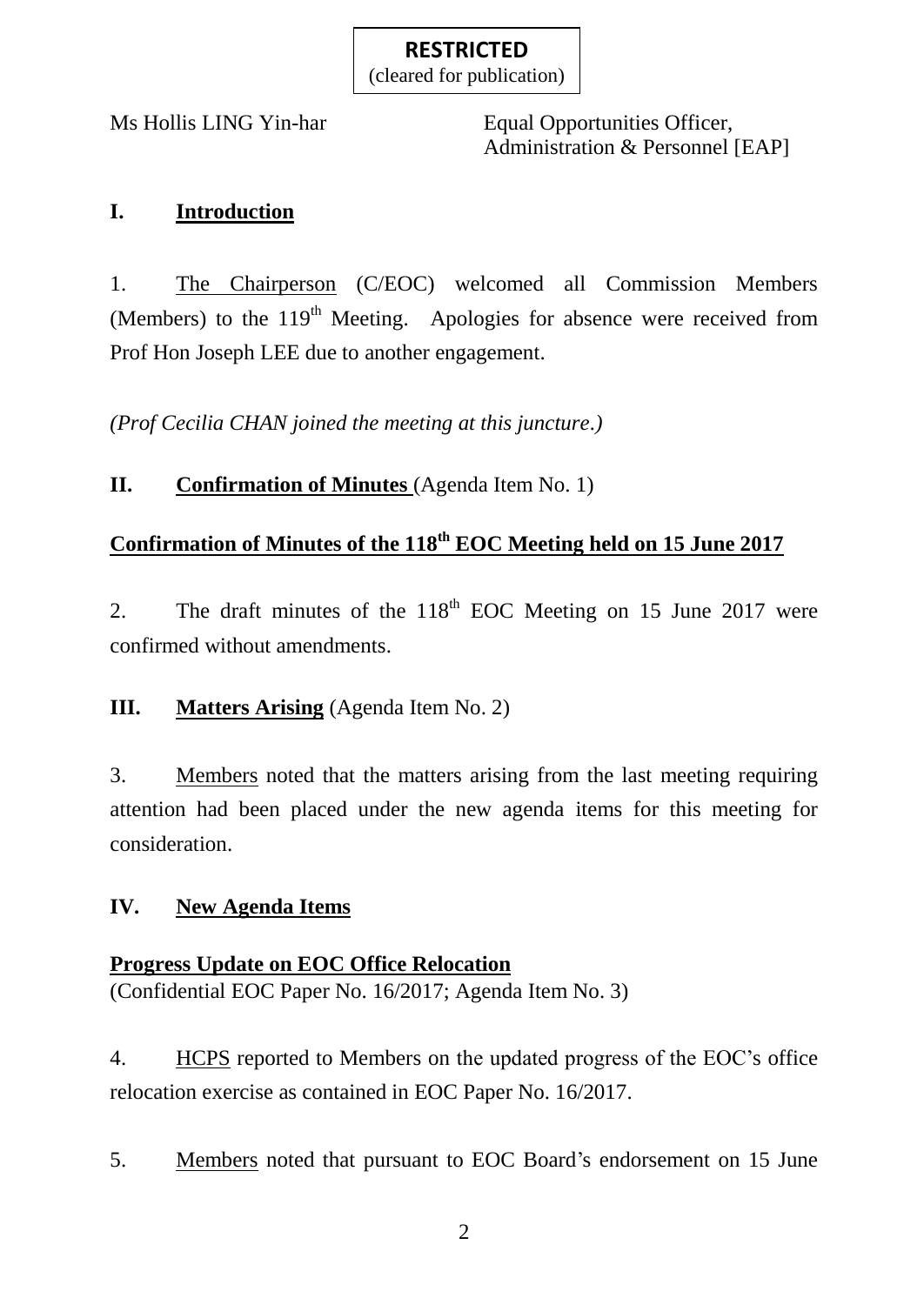(cleared for publication)

2017, a Tender Board comprising five members including C/EOC, Dr Maggie KOONG, Ms Shirley LOO, Dr Trisha LEAHY, and Ms Juan LEUNG was formed for the selection of the works contractor for the fitting-out works of the new office in Wong Chuk Hang.

6. On 27 July 2017, the Tender Board met and considered four lowest compliant bids shortlisted by Planning Services International (Asia) Limited (PSI), the design and project management consultant. After deliberations, the Tender Board recommended Space Interior Solutions Ltd (SIS), which offered the lowest bid, be appointed as the EOC's contractor of the fitting-out works of the new office. The Tender Board's recommendation was endorsed and approved by the A&FC and the EOC Board via circulation on 1 August and 4 August 2017 respectively.

7. SIS commenced the fitting-out works on-site on 7 August 2017. The works were expected to be completed by mid-October 2017. On-site inspection was conducted on 20 September 2017; and the works were found being carried out in good progress, with about 50% of them being completed.

8. Upon the completion of the fitting-out works, EOC Board Members would be welcome to join a familarisation visit which had been scheduled for 26 October 2017 (Thursday) right after the Community Participation and Publicity Committee (CPPC) Meeting.

9. With a view to having a seamless transition, the EOC Office would move to the Wong Chuk Hang premises on 4 and 5 November 2017 (Saturday and Sunday), on which setting up works would also be finalised. The Office would open for serving the public as normal on the morning of 6 November 2017 (the day immediately followed the relocation). The office relocation exercise would complete upon the expiry of the existing office leases of Cityplaza on 15 December 2017.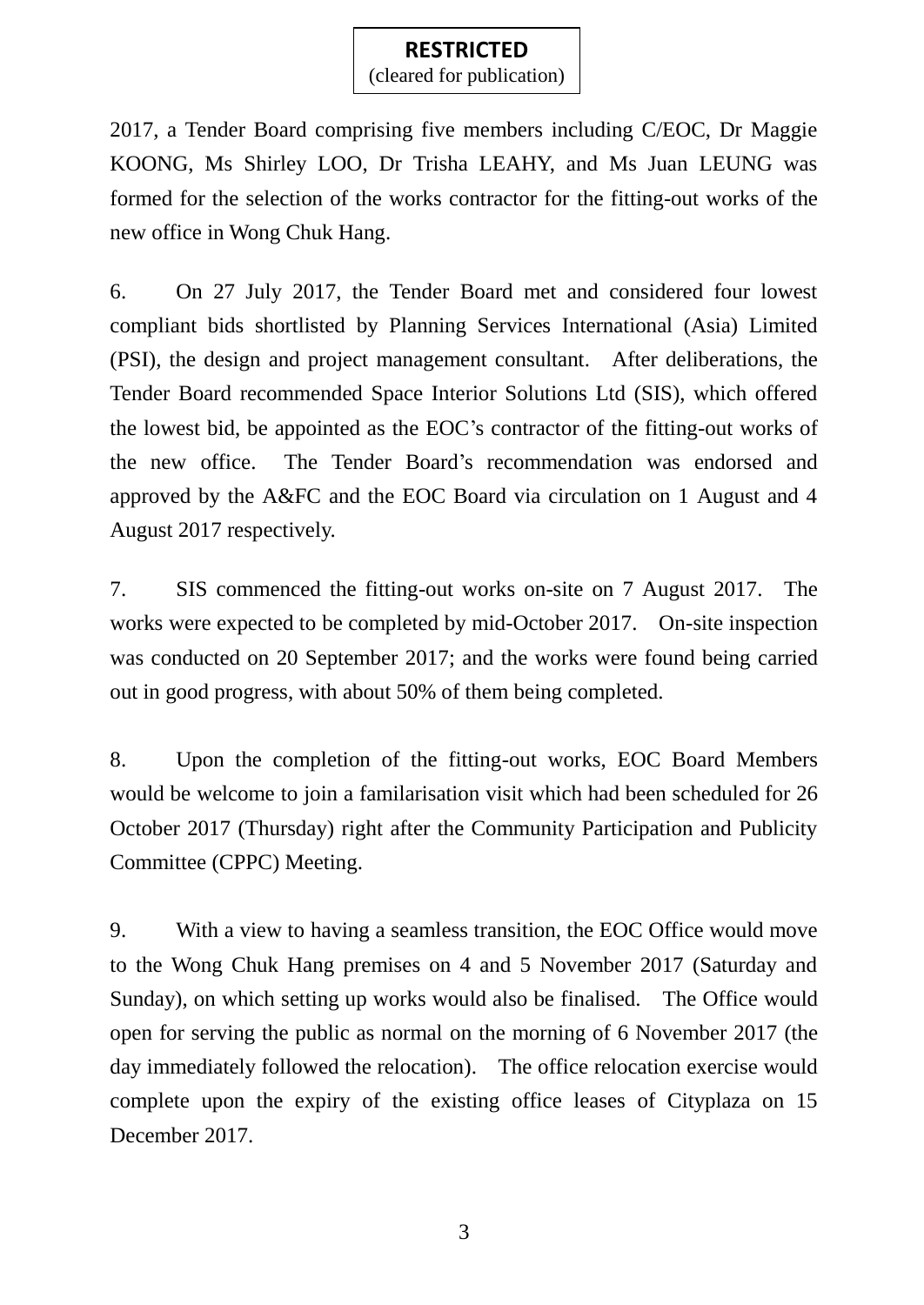(cleared for publication)

10. Members noted the progress update on EOC Office Relocation as detailed in EOC Paper No. 16/2017.

*(The Hon Holden CHOW and Ms Elizabeth LAW joined the meeting at this juncture.)*

#### **Half-Yearly Progress Report of the Ethnic Minorities Unit**

(EOC Paper No. 17/2017; Agenda Item No. 4)

11. Members noted that the half-yearly progress report of the Ethnic Minorities Unit (the Unit) was contained in the EOC Paper No. 17/2017. SEOO(EMU) highlighted salient points about the policy initiatives, and future development focus for Members'information.

12. On policy recommendation, the Unit had made 12 submissions to the Legislative Council since November 2016 and met seven Government departments and public bodies on various EM concerns during the reporting period. In response to the EOC's advocacy to support non-Chinese speaking (NCS) students in learning Chinese language, the Education Bureau (EDB) had planned to develop textbooks for certain levels pursuant to the "Chinese Language Curriculum Second Language Learning Framework".

13. Regarding employment of EMs, the Unit had worked with six business groups/networks and seven NGOs to run a pilot job referral platform. As Chinese language requirement remained a major barrier for EM in employment, the Unit would dicsuss with the Civil Service Bureau (CSB) and urge the Government to conduct regular reviews on the Chinese language requirement of all government posts, and to also consider adopting an alternative Chinese assessment for EM job applicants.

14. The collaboration with the Hong Kong Monetary Authority (HKMA) and the Hong Kong Association of Banks (HKAB) to translate a list of essential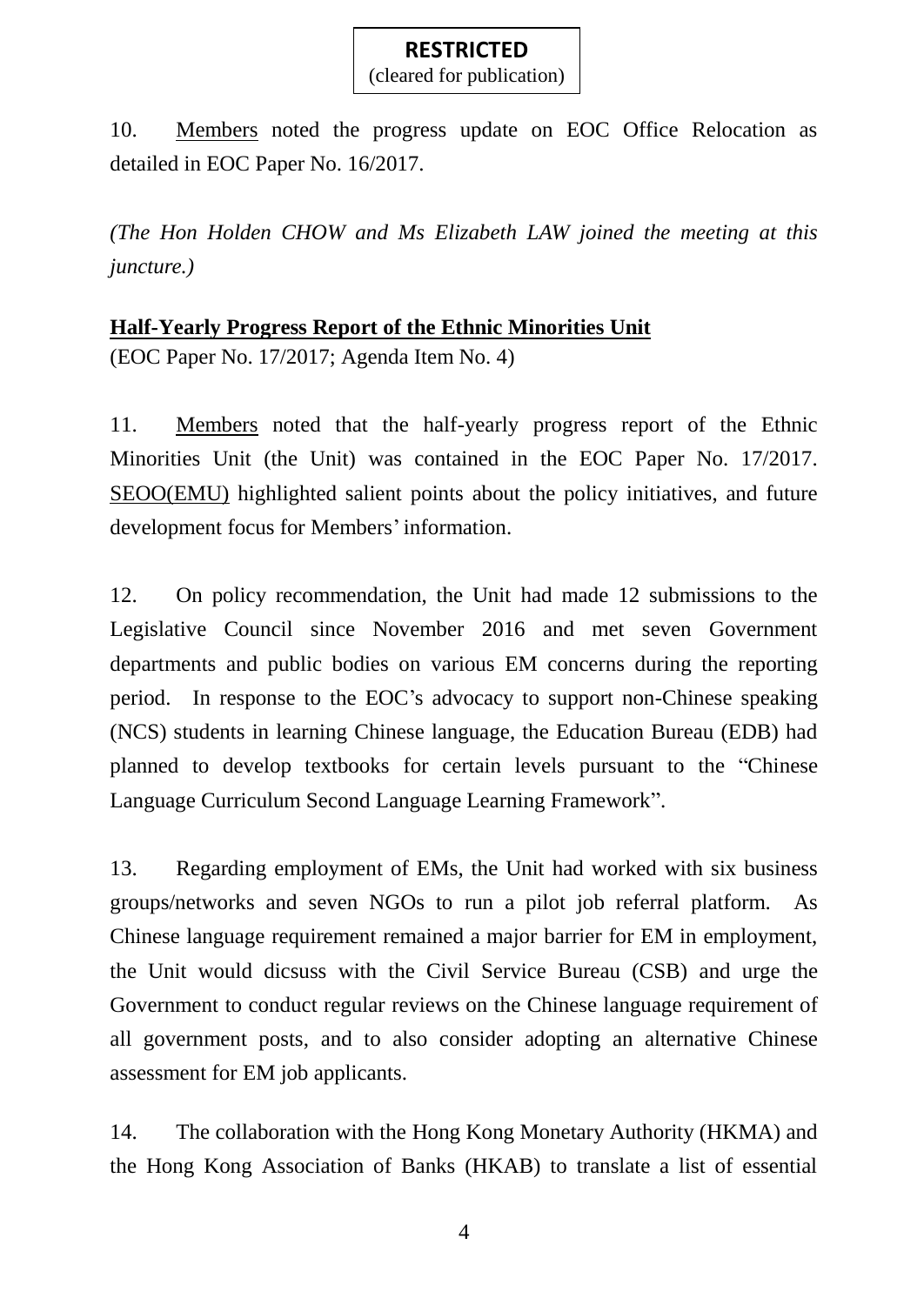(cleared for publication)

information on getting banking services into seven EM languages would be completed in the next quarter (i.e. Q4 of 2017). Further to the agreement of HKAB and HKMA to upload the information onto their websites upon completion, the Unit would invite other major banks and EM communities to promote ways to access to banking services. Ms Juan LEUNG suggested the Unit to set up a dedicated web link for easy access.

15. Two network groups with Pakistani women leadership, and for Nepalese leaders, and one empowerment group entitled Youth Consultative Group for Racial Equality and Integration had been formed with a view to nurturing ambassadors within the communities and obtaining their views on policy recommendations and public education.

16. The "EMbRACE" Campaign was launched in March which had been promoted to public via a dedicated Facebook page. SEOO(EMU) invited Members to be guest speakers in short videos for this Facebook page. Ms Shirley LOO and Mr Mohan DATWANI said that they could also help invite some NGOs and professional bodies to produce video messages.

17. Members noted the key strategic plan of the Unit in the second half year. SEOO(EMU) highlighted the strategies for reactivating the Working Group on EM Education, and undertaking a survey to gauge fairness in Kindergarten admission practices and policies.

18. SEOO(EMU) continued to report on the intervention in two cases seeking EOC's assistance, one on 11 asylum-seeking children from Vietnam who sought persmission to attend regular schools, and the other on a few Muslim Pakistani girls studying in a Christian school who were not allowed to wear hijab.

19. Dr Rizwan ULLAH appreciated EOC's prompt response to the Islamic girl case which was settled quickly and properly and yielded positive feedback in the community.

5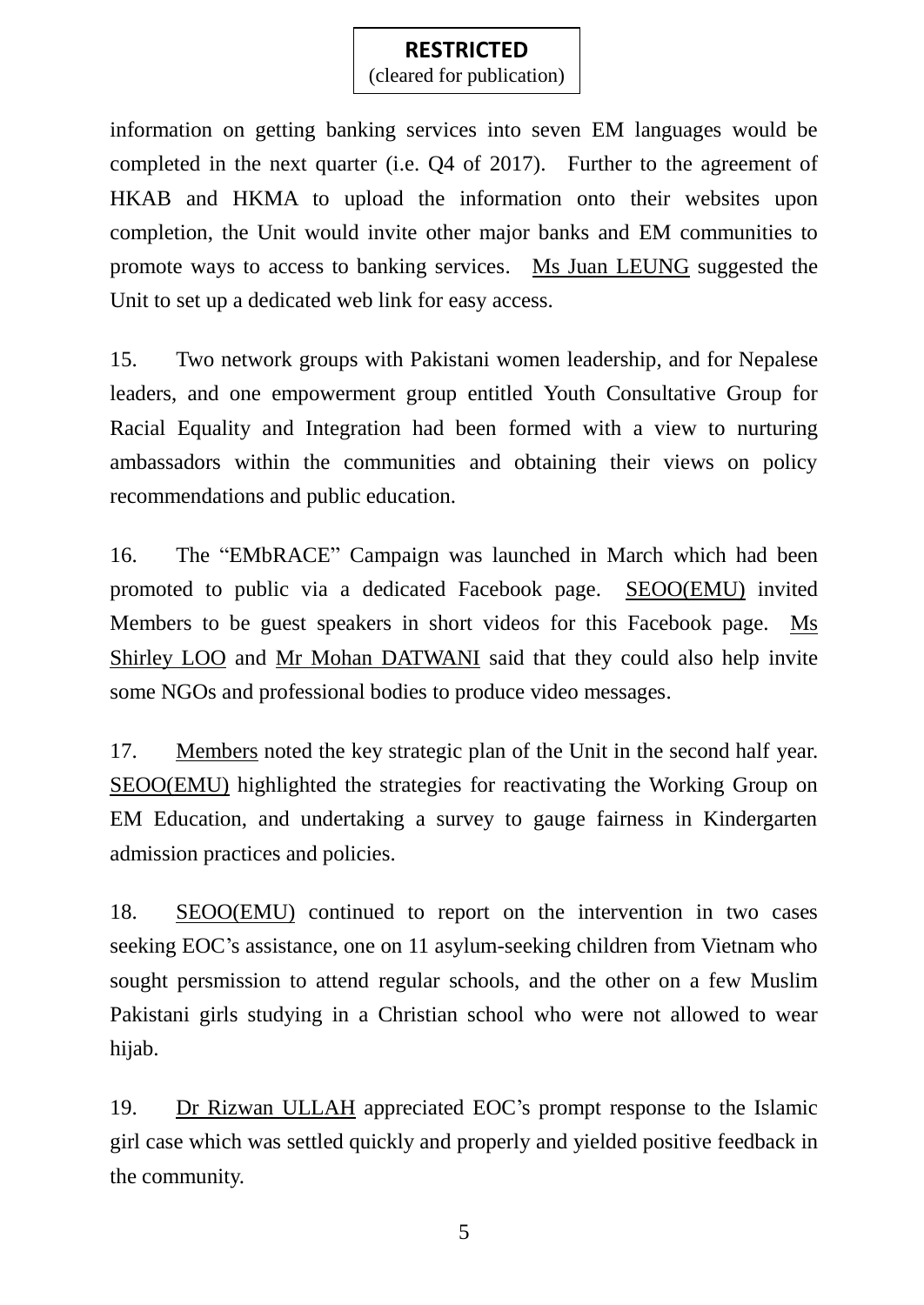(cleared for publication)

*(Mr Henry SHIE joined the meeting at this juncture.)*

20. The Hon Holden CHOW suggested and some members, including Prof Susanne CHOI, Dr Maggie KOONG, Prof Cecilia CHAN agreed that consideration should be given to roll out an award scheme to provide encouragement and incentive to business service providers which had been actively implementating equal opportunities polices and practices in workplace. Mr Mohan DATWANI said that large corporations like listed companies could be the target group in its initial launch. EOC could seek through the government's bid for the funding and relevant resources including manpower for the award scheme.

21. The Meeting discussed various options to take forward the scheme and was of the view that such a scheme would be useful and effective in promoting equal opportunities values and good practices. Prof Susanne CHOI said that a timeline and roadmap for the award scheme should be set out. This suggestion was endorsed by all board members. C/EOC said that the EOC Office would examine the practicality issues and draw up a suggested way forward for the Board's consideration.

[Post-meeting note: After the meeting, C/EOC consulted with the four Conveners via email about developing an EO Award specifically for EM services as a trial. Conveners supported the proposal and regarded it a good way to start and it could be scaled up at a later time. In respect of an EO Award specifically for anti-sexual harassment in corporations (especially SMEs), DPRT consulted with Prof Susanne CHOI and Mr Mohan DATWANI via email and Prof CHOI supported the initiative. PRTC Members noted at its  $38<sup>th</sup>$  Meeting that the proposal would be presented at the  $120<sup>th</sup>$  EOC Meeting for endorsement.]

**Six Monthly Review of EOC's work (January – June 2017)**

(EOC Paper No. 18/2017; Agenda Item No. 5)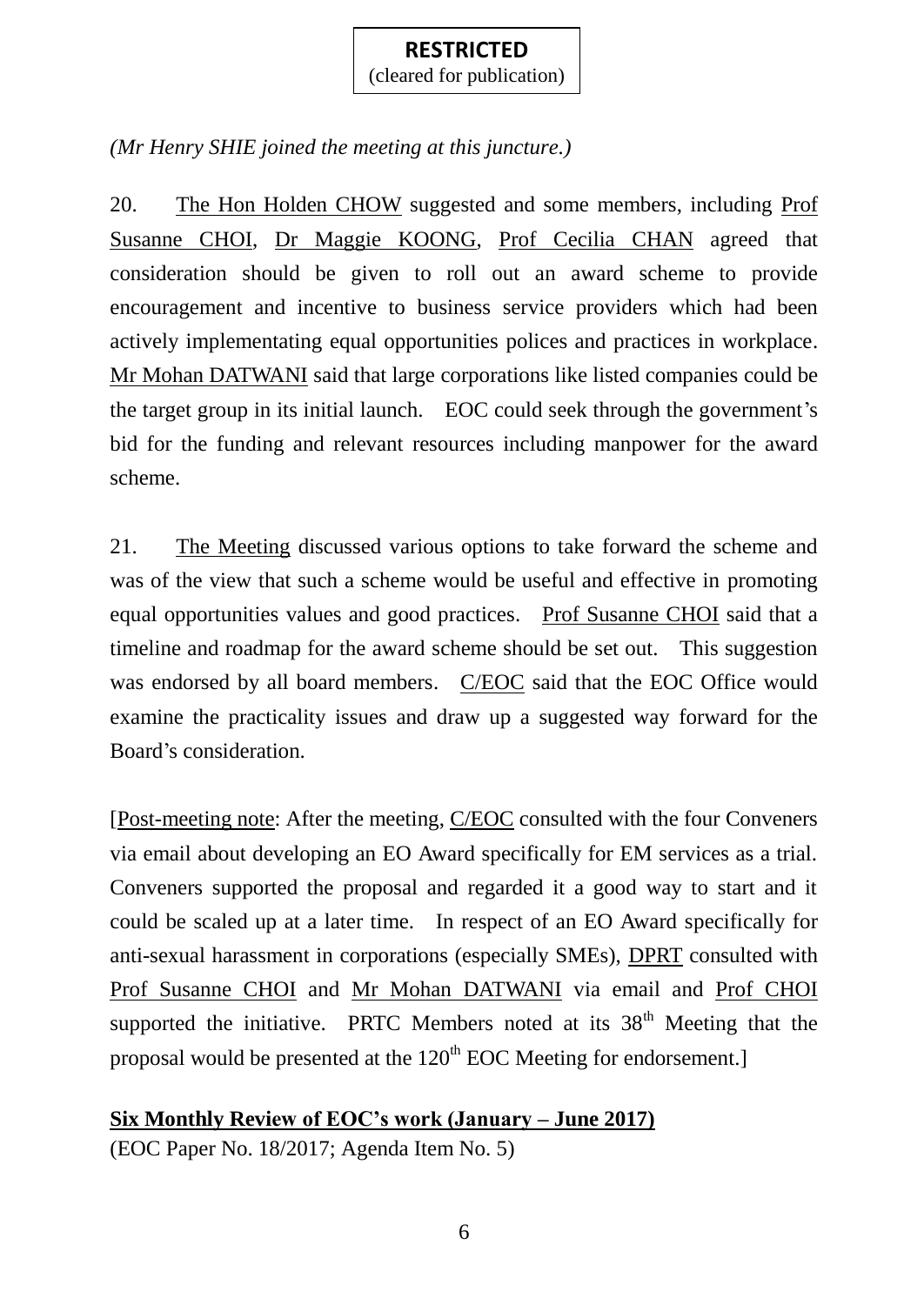(cleared for publication)

22. C/EOC highlighted major work undertaken by the EOC during January to June 2017 as summarized in EOC Paper No. 18/2017.

23. Prof Susanne CHOI enquired about the breakdown of the enquires and complaints respectively in regard to the Discrimination Ordinances. DCS would provide the breakdown accordingly.

24. Members noted EOC Paper No. 18/2017.

## **Reports of the Legal & Complaints Committee, Community Participation & Publicity Committee and Administration & Finance Committee**

(EOC Paper No. 19/2017; Agenda Item No. 6)

25. Conveners took turn to present the important matters raised and decisions made at the meetings of the Committees during the period from June to September 2017.

26. Dr Trisha LEAHY, Convener of Legal & Complaints Committee (LCC) highlighted the endorsement of the revised LCC Terms of Reference to make it more succinct and easier to read. The paper would be put forward to the EOC Meeting for adoption accordingly.

27. Ms Shirley LOO, Convener of Community Participation & Publicity Committee (CPPC) circulated a set of three story books entitled "Tally and Friends". The series would be published in English and Chinese, targeting kindergarten and primary school students. Tentatively, a press conference would be held in October 2017 to promote the story books. C/EOC thanked Ms LOO for her efforts in providing Chinese editorial support to the publications.

28. Prof Susanne CHOI, Convener of Policy, Research and Training Committee (PRTC), supplemented that several research projects were undertaken by the research teams of some local Universities. In addition to fact-findings, the research projects aimed to identify effective approaches and evidence-based insights for relevant policy recommendations. The Committee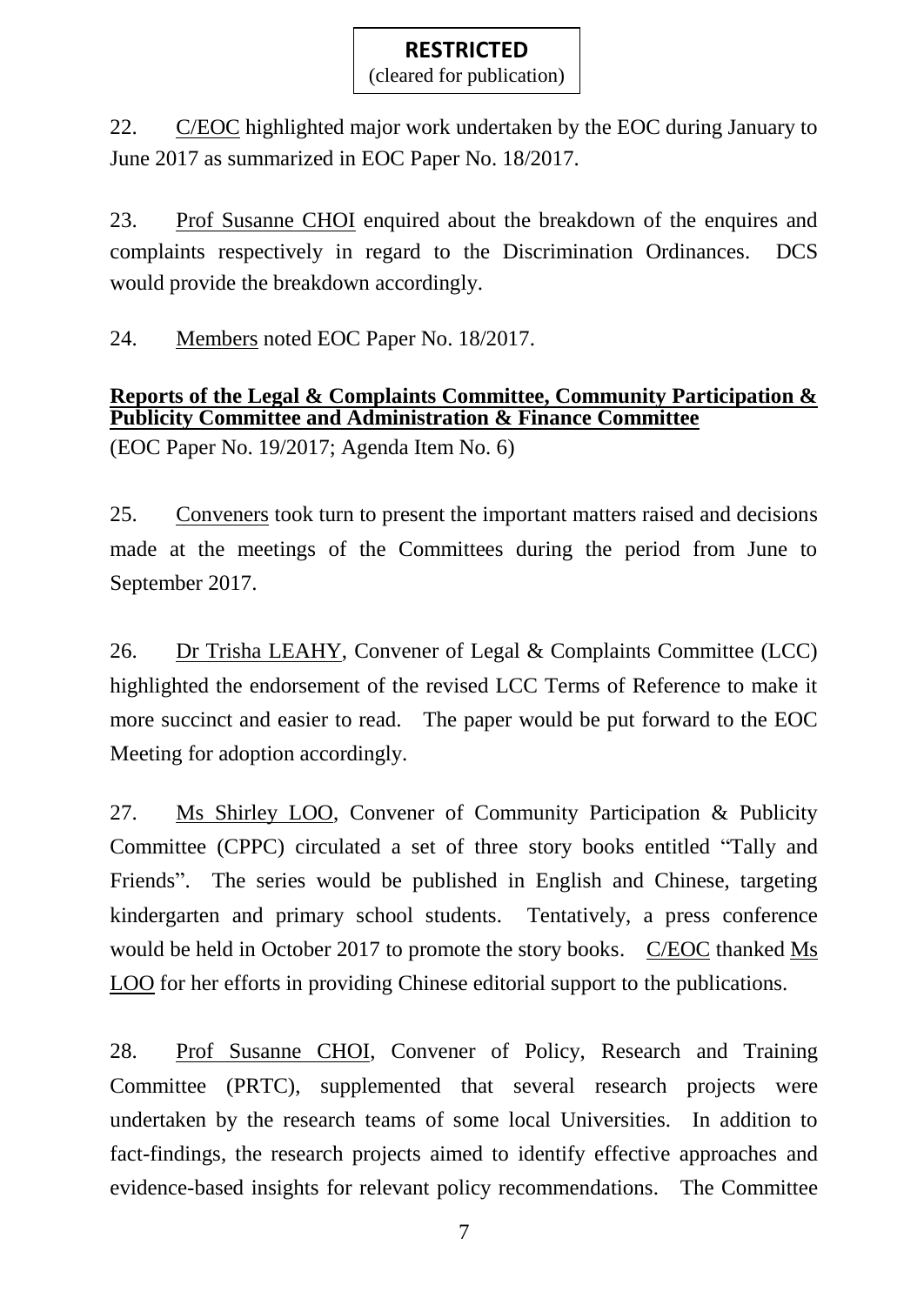(cleared for publication)

also aimed to collaborate with Government departments and NGOs to reinforce anti-harassment policies and practices in the workplace.

29. Dr Maggie KOONG, Convener of Administration and Finance Committee (A&FC), reported on the progress update on the Labour Tribunal Case (LBTC543/2015), contract renewal of an EOC directorate staff member, and the closure of a staff grievance case. Members also noted that a feasibility study would be conducted on setting up of a telephone recording system for frontline staff who handled public enquiries and complaints made via phone.

30. Members noted that at the meeting in June 2015, the Board had endorsed the then Chairperson's proposal to review the effectiveness of the new directorate structure, with the assistance of an external advisor, in two years' time. In this respect, A&FC recommended that in the light of its handling two staff complaint cases, the scope of the review should be expanded to cover EOC governance. A&FC considered that it would be neither practicable nor desirable for non-executive Members to micro-manage the internal affairs of EOC management, and thereby undermining the authority of EOC management. There is hence a need for an overall review of EOC governance which could form part of the management structure review.

31. Dr Maggie KOONG further reported that on the conduct of a process review on EOC complaint and legal services for the public, two expert consultants in legal field had been approached and both had declined EOC's invitation. It had been considered that instead of hiring an expert consultant in the legal field, a 3-person (Dr Maggie KOONG, Dr Trisha LEAHY and Mr Mohan DATWANI, more was possible) panel could be formed to steer the process review, with the support of a full-time EOC staff, with a view to relieving the panel from administrative/writing work and the incumbent would leave after accomplishing the work.

32. The EOC staff to be appointed should be tasked to take forward the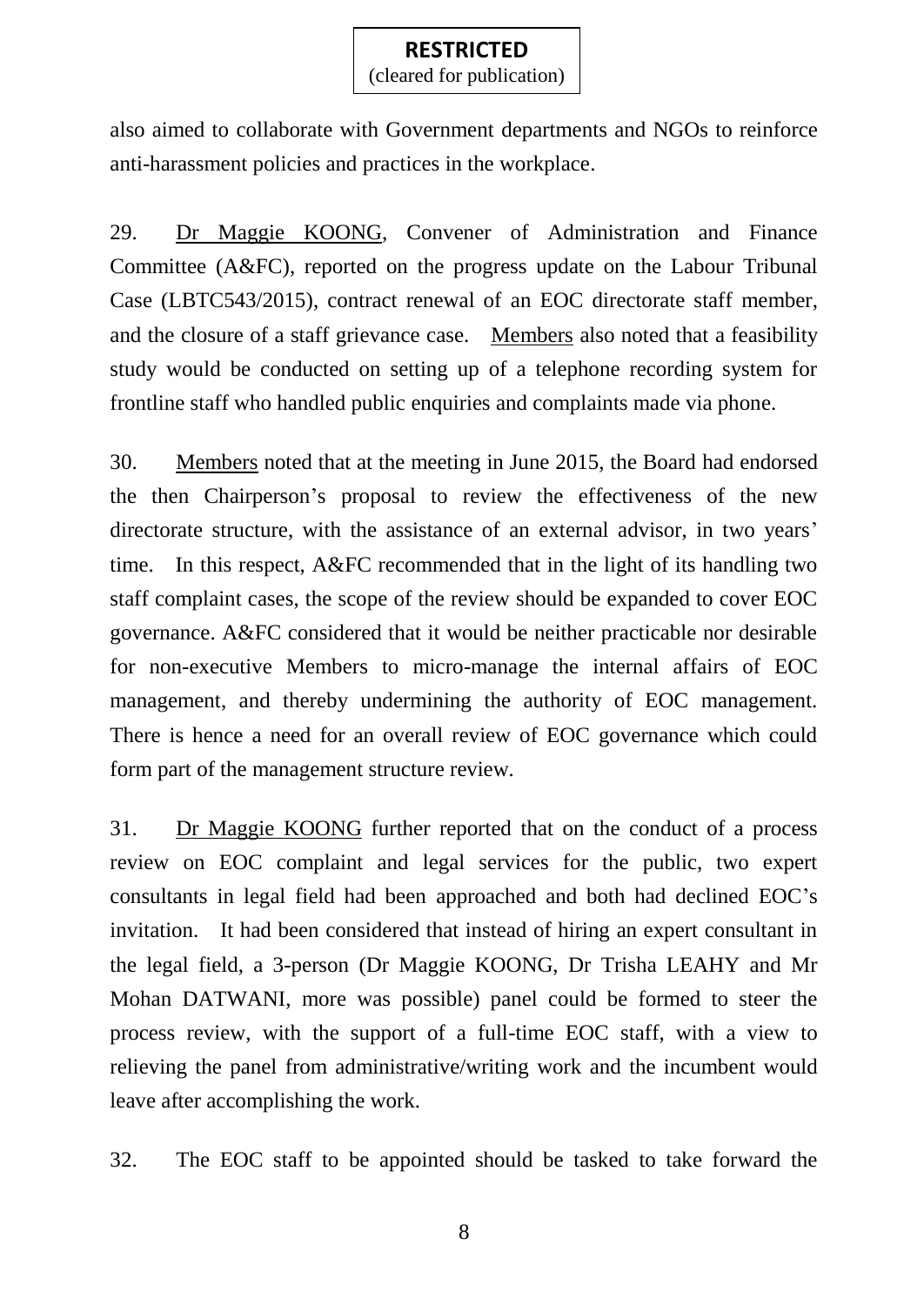(cleared for publication)

process review in place of the expert consultant under the steer of the 3-person panel and at the same time, undertake the review of EOC's management structure and governance. The person should have extensive and proven public sector management experience at the directorate level. He/she would be engaged full-time for six months. Considering EOC's stringent financial position, the appointee was proposed to be offered a package below the directorate level.

#### 33. Members noted EOC Paper No. 19/2017.

*(Miss Maisy HO joined the meeting at this juncture.)*

**Chairperson's Quarterly Report**  (EOC Paper No. 20/2017; Agenda Item No. 7)

34. Members noted EOC Paper No. 20/2017.

## **V. Any Other Business**

## **Simultaneous Interpretation for the EOC Meetings**

35. At EOC and Committee meetings, the frequently used medium of communication was Cantonese. Simultaneous interpretation (SI) service for translating Cantonese to English was all along provided to non-Chinese speaking Members. In view that Board Members of this tenure could speak and listen to Cantonese at ease, COO invited Members to discuss whether there would be a need to engage the outsourced SI service for every EOC meeting. Members noted that Committees would continue to be provided with SI service in their meetings on a need basis. After some discussions, Members agreed that SI service in the future EOC meetings would be arranged based on the agenda items to be discussed and subject to request.

## *(Prof Cecilia CHAN left the meeting at this juncture.)*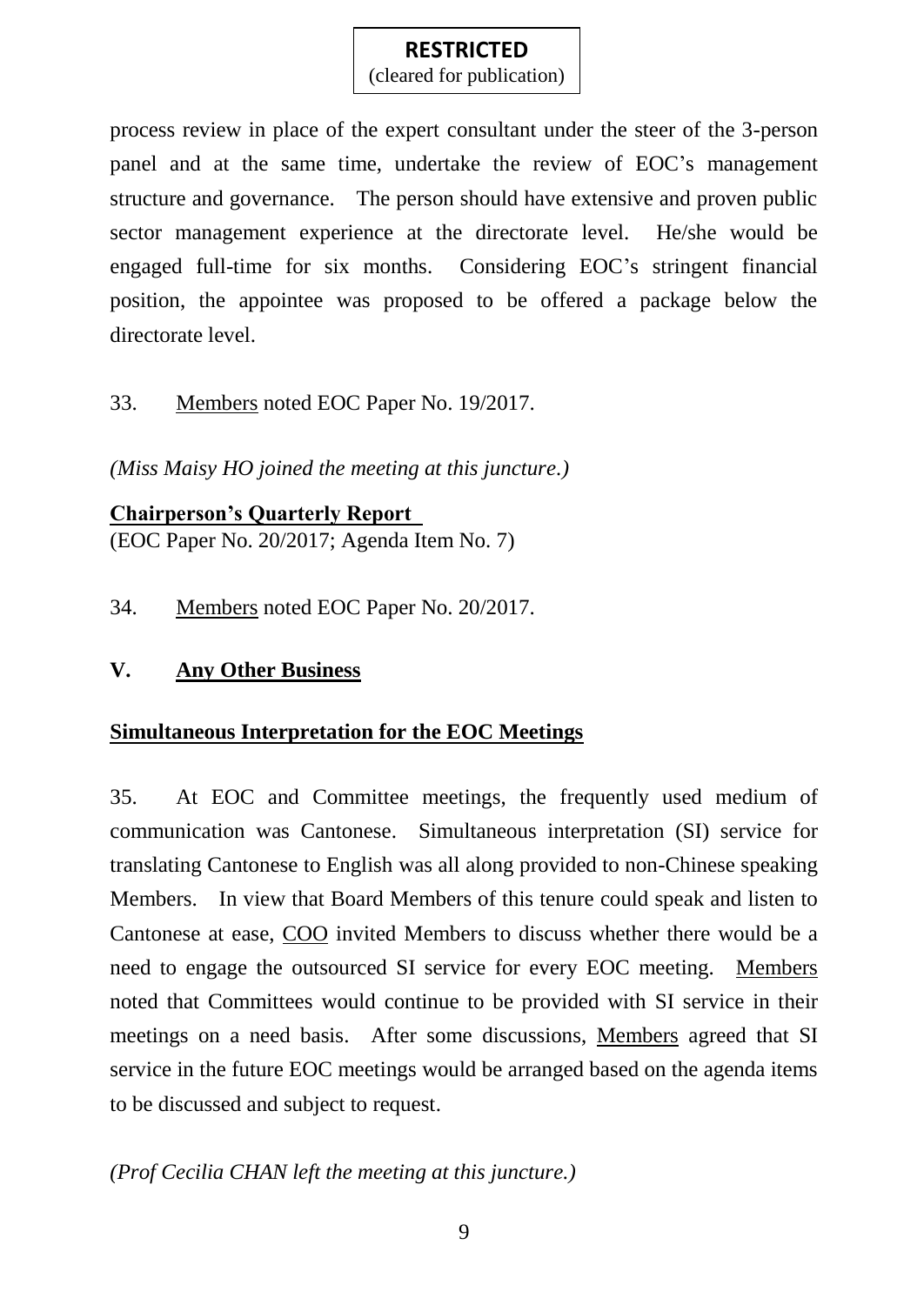(cleared for publication)

# **Serious Vilification under Race Discrimination Ordinance – raised by the Hon Holden CHOW**

36. The Hon Holden CHOW made an enquiry that whether the use of the term "chee-na" in the public would constitute serious vilification as stipulated in Race Discrimination Ordinance (RDO). Although serious vilification was criminal in nature and the handling would be out of the EOC's jurisdiction, the Hon Holden CHOW would like to know if any cases had been put forth for prosecution. CLC and DPRT explained the legal requirements for a claim of vilification and serious vilification under the RDO. CLC commented that the threshold for vilification claims was relatively high and, in particular, the element of incitement must be proved. Depending on the context and the factual matrix of a case, an aggrieved person might consider invoking the protection of racial harassment instead if the alleged unlawful act was taken place within a prescribed area of activities, e.g. employment, education, under the RDO. CLC further said that serious vilification involved threatening of physical harm or incitement to inflict physical harm to persons or premises and an offence of that nature would most likely also constitute other criminal offences like criminal intimidation or assault etc. From a practical prosecution point of view, a charge of serious vilification might not be attractive to the police for there was one more element of race to be proved to secure a conviction. It was believed that if there were any cases of serious vilification, they would likely be dealt with under other criminal charges and that might explain why no serious vilification case had been put forth for prosecution so far. DCS added that whether the act was unlawful would largely depend on the relevant context.

# **Conceptual Proposal in Care Workers Training for Ethnic Minorities – raised by Mr Henry SHIE**

37. A paper initiating a Youth Employment and Training Programme (YETP) in Residential Care Home for Elderly (RCHE) was tabled. Mr Henry SHIE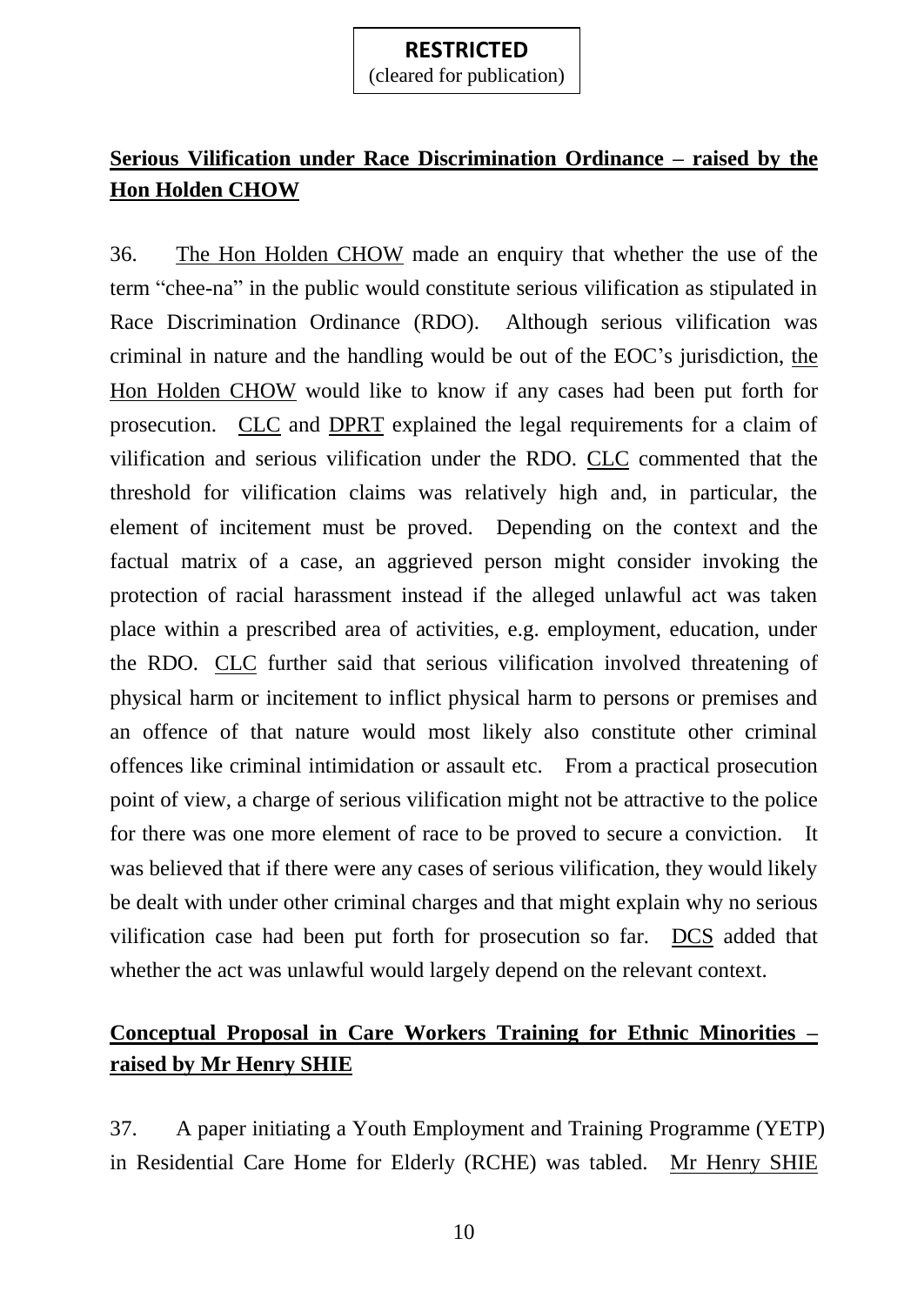(cleared for publication)

briefed Members on the proposal and highlighted the benefits of and the difficulties in the implementation. Ms Elizabeth LAW expressed her strong support to the proposal.

38. Members expressed their appreciation for the proposal to support the EM youth employment which at the same time fulfilled the labour needs in the care worker industry.

39. Dr Rizwan ULLAH agreed to provide training to EM youth but he was uncertain about their employability after receiving the training. C/EOC responded that the major barrier in providing the training to EM youth was the Chinese language requirement posed by the Social Welfare Department (SWD). The EOC Office had been actively negotiating with SWD about establishing alternative qualifications equivalent to functional competence through the Advisory Committee for Integration.

40. Prof Susanne CHOI suggested that the EOC Office could designate a task force comprising the EM Unit to steer the initiative. The Task Force might work on several aspects, including: stock-taking industries that would be suitable for launching similar training programmes, identifying difficulties encountered by EM youth in receiving the training through an evidence-based research, exploring job opportunities available in the market, and setting out the roles to be taken by the EOC Board. Dr Andy CHIU added that a roadmap could be drawn up for further discussion. C/EOC said that the EOC Office would approach Mr Henry SHIE to discuss on the action plan for Members' further consideration.

41. There being no other business, the meeting was adjourned at 4:30 p.m.

## **VI. Date of Next Meeting**

42. The next regular EOC meeting was scheduled for **21 December 2017**